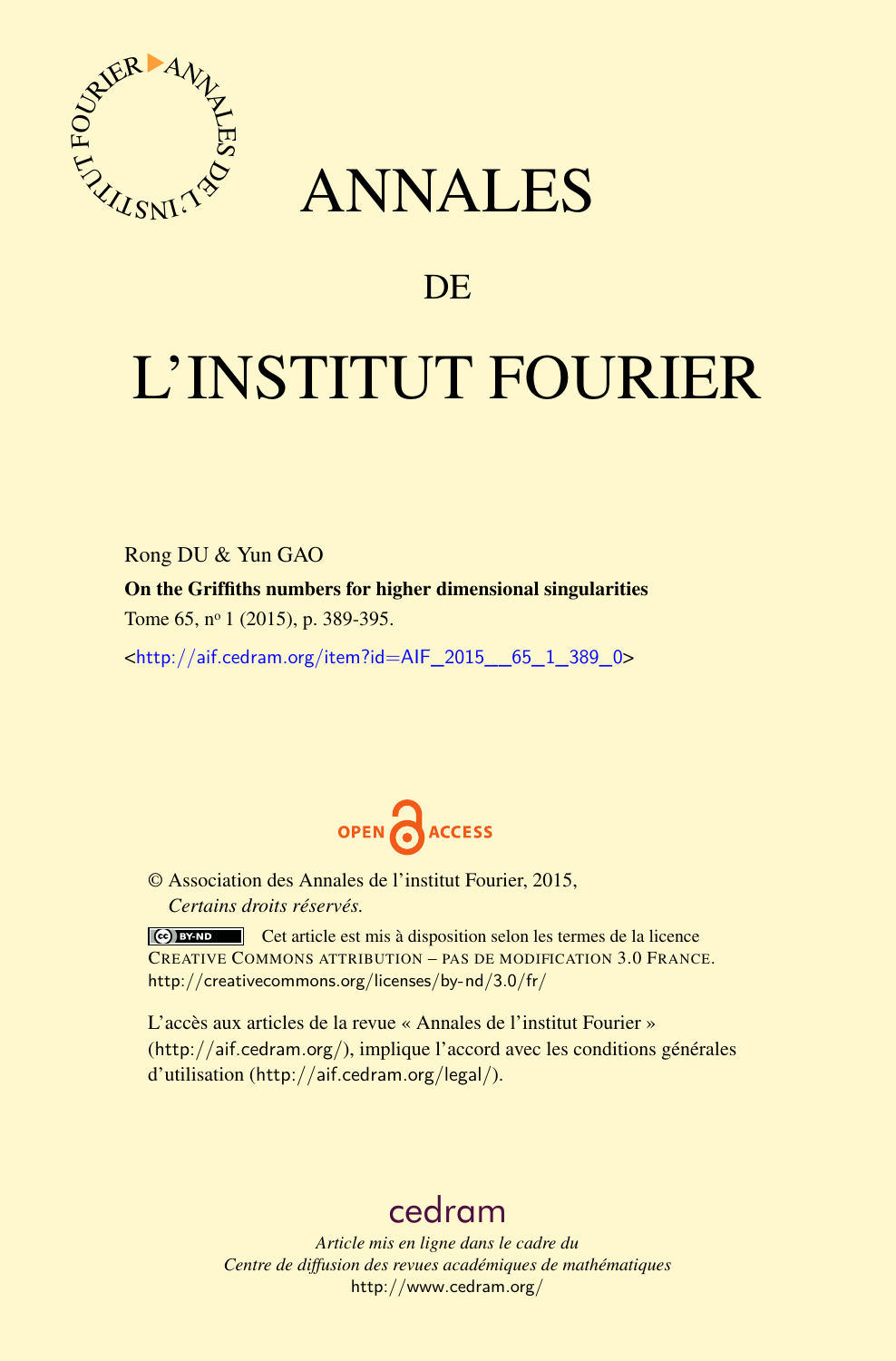#### ON THE GRIFFITHS NUMBERS FOR HIGHER DIMENSIONAL SINGULARITIES

#### **by Rong DU & Yun GAO (\*)**

ABSTRACT. — We show that Yau's conjecture on the inequalities for  $(n-1)$ -th Griffiths number and  $(n-1)$ -th Hironaka number does not hold for isolated rigid Gorenstein singularities of dimension greater than 2. But his conjecture on the inequality for  $(n - 1)$ -th Griffiths number is true for irregular singularities.

Résumé. — Nous montrons que la conjecture de Yau sur les inégalités concernant le (*n*−1)-ième nombre de Griffiths et le (*n*−1)-ième nombre de Hironaka n'est pas vraie en général pour les singularités de Gorenstein isolées rigides de dimension supérieure à 2. Cependant, la première conjecture sur les inégalités concernant le (*n* − 1)-ième nombre de Griffiths est vraie pour les singularités irrégulières.

#### **1. Introduction**

In singularity theory, one always wants to find invariants associated to singularities. Let  $(V, o)$  be a Stein analytic space with  $o$  as its only singularity of dimension  $n \geq 2$ . In [\[8\]](#page-7-0), Yau introduced a bunch of invariants which are naturally attached to isolated singularities. These invariants are used to characterize the different notions of sheaves of germs of holomorphic differential forms on analytic spaces. Various formulas which relate to all these invariants were proved in [\[8\]](#page-7-0). Among these invariants the Griffiths number  $g^{(p)}$ , the Hironaka number  $h^{(p)}$  and  $\delta^{(p)}$  are the most interesting invariants. In 1981, Yau conjectured that the following two inequalities of

Keywords: Griffiths number, Hironaka number, rigid Gorenstein singularity, irregular singularity.

Math. classification: 32S05, 14B05.

<sup>(\*)</sup> The first author: The Research Sponsored by National Natural Science Foundation of China, Shanghai Pujiang Program and Scientific Research Foundation for the Returned Overseas Chinese Scholars, State Education Ministry.

The second author: The Research Sponsored by National Natural Science Foundation of China and Innovation Program of Shanghai Municipal Education Commission.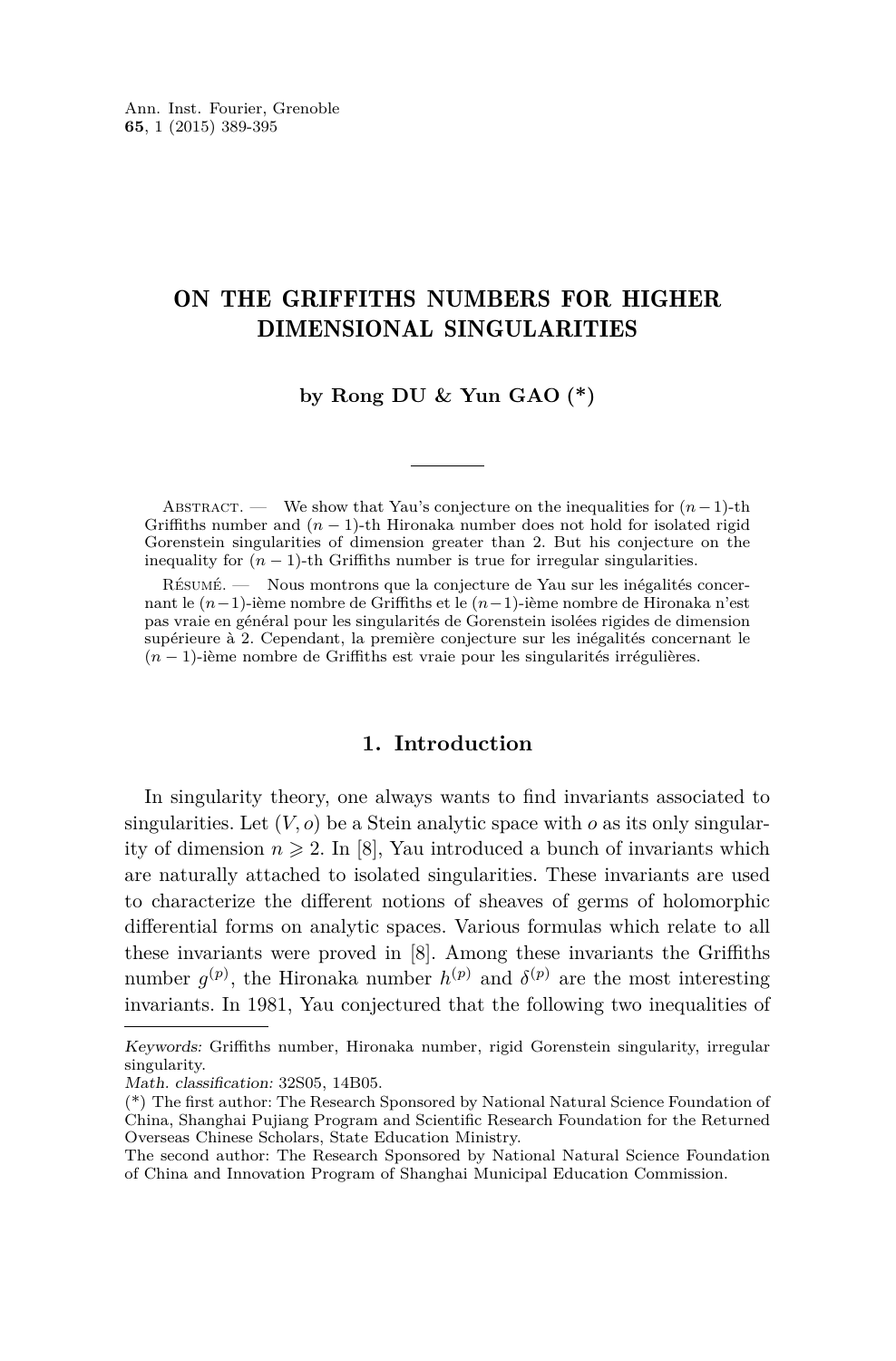these invariants should be true for general isolated normal singularities in [\[7\]](#page-6-0).

CONJECTURE 1.1. — Let  $(V, o)$  be a Stein analytic space with *o* as its only normal singularity of dimension  $n \geq 2$ . Then

- (i)  $g^{(n-1)} \ge n-1;$
- (ii)  $\delta^{(n-1)} \geq h^{(n-1)} + n 1$ .

In  $([7])$  $([7])$  $([7])$ , he confirmed his conjecture for surface singularities and nonrational singularities with "good" C ∗ -action of dimension greater than 2. As an application, he showed that any Gorenstein surface singularities with "good" C ∗ -action are not rigid. Although this conjecture inspired researches in singularity theory for long time, we will show that this conjecture is not true in general. But the first part of his conjecture holds for irregular singularities.

#### **2. Preliminaries**

Let  $(V, o)$  be a normal isolated singularity of dimension  $n \geq 2$ . It is well known that holomorphic functions defined on  $V - \{o\}$  can be extended across *o*. However for holomorphic forms, the situation is completely different. Even if we assume that the holomorphic forms defined on  $V - \{o\}$ are  $L^2$ -integrable in a neighborhood of  $o$  in the sense of Griffiths ([\[2\]](#page-6-0)), it is not clear whether holomorphic forms can be extended across *o*. In [\[8\]](#page-7-0), the Griffiths number  $g^{(p)}$  was introduced to measure how many  $L^2$ -integrable holomorphic *p*-forms on  $V - \{o\}$  cannot be extended across *o*. Similarly, Yau defined another class of invariants  $\delta^{(p)}$  which measures how many holomorphic *p*-forms on  $V - \{o\}$  cannot be extended across *o* in [\[7\]](#page-6-0).

In [\[8\]](#page-7-0), Yau studied the relations among all kinds of sheaves of germs of holomorphic forms which were also considered by Grauert-Grothendieck, Noether, Ferrari and Siu.

- (1) Noether:  $\bar{\Omega}_V^p := \pi_* \Omega_M^p$ , where  $\pi : M \longrightarrow V$  is a resolution of singularities of *V* .
- (2) Grauert-Grothendieck:  $\Omega_V^p := \Omega_{\mathbb{C}^N}^p / \mathcal{K}^p$ , where  $\mathcal{K}^p = \{ f \alpha + dg \wedge \beta :$  $\alpha \in \Omega_{\mathbb{C}^N}^p$ ;  $\beta \in \Omega_{\mathbb{C}^N}^{p-1}$ ;  $f, g \in \mathscr{I}$  } and  $\mathscr{I}$  is the ideal sheaf of *V* in  $\mathbb{C}^N$ .
- (3) Ferrari:  $\widetilde{\Omega}_V^p := \Omega_{\mathbb{C}^N}^p / \mathcal{H}^p$ , where  $\mathcal{H}^p = {\omega \in \Omega_{\mathbb{C}^N}^p : \omega|_{V \setminus V_{\text{sing}}} = 0}.$
- (4) Siu:  $\bar{\Omega}_V^p := \theta_* \Omega_V^p$  $\frac{p}{V \setminus V_{\text{sing}}}$  where  $\theta: V \setminus V_{\text{sing}} \longrightarrow V$  is the inclusion map and *V*sing is the singular set of *V* .

ANNALES DE L'INSTITUT FOURIER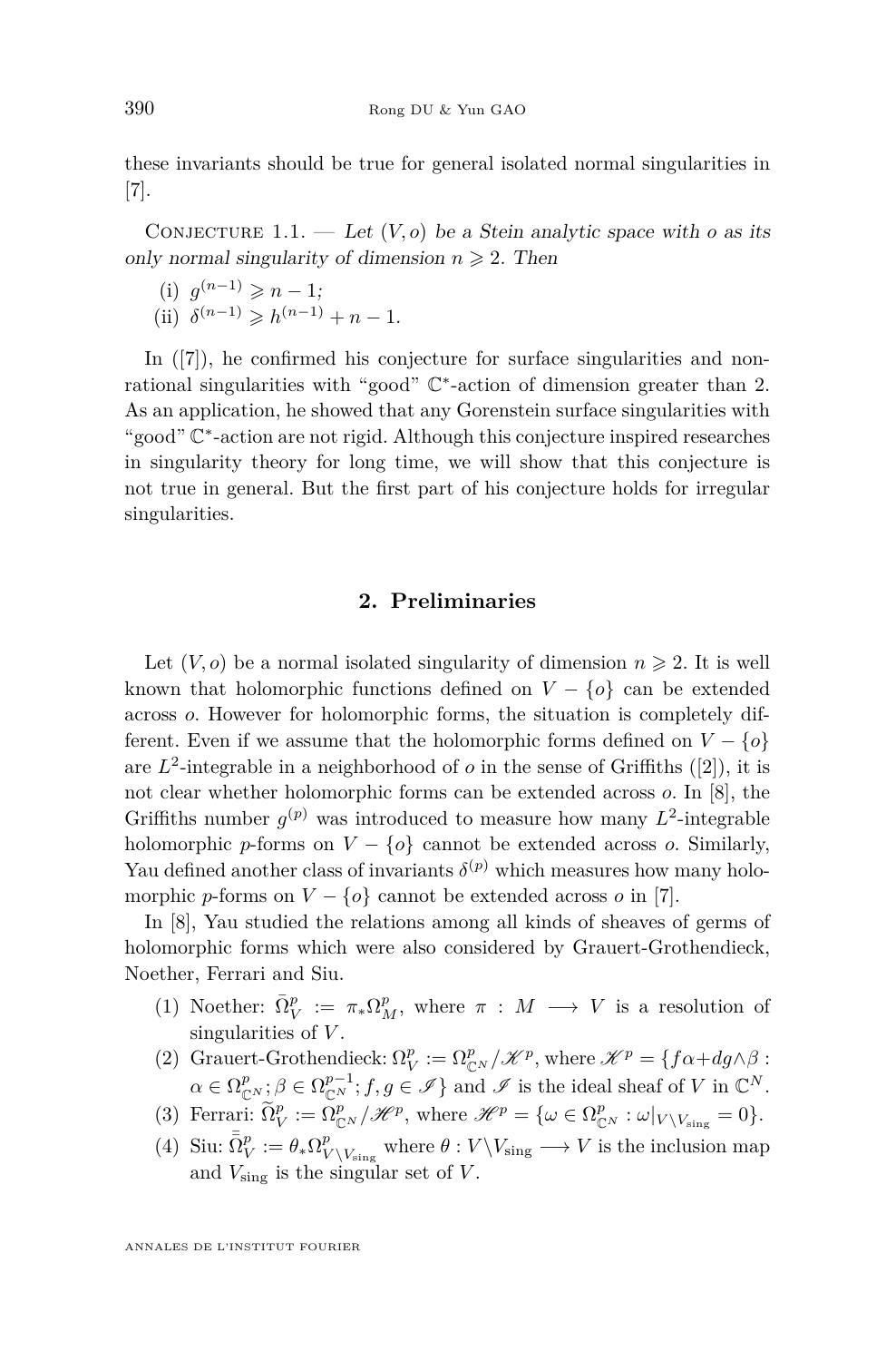<span id="page-3-0"></span>If *V* is a normal variety, then dualizing sheaf  $\omega_V$  of Grothendieck is actually the sheaf  $\bar{\bar{\Omega}}_V^n$ . Clearly  $\Omega_V^p$ ,  $\tilde{\Omega}_V^p$  are both coherent.  $\bar{\Omega}_V^p$  is a coherent sheaf because  $\pi$  is a proper map.  $\bar{\bar{\Omega}}_V^p$  is also a coherent sheaf by the theorem of Siu (see Theorem A of [\[5\]](#page-6-0)).

LEMMA  $2.1.$  — There are several short exact sequences:

(2.1) 
$$
0 \longrightarrow K^p \longrightarrow \Omega_V^p \longrightarrow \tilde{\Omega}_V^p \longrightarrow 0,
$$

(2.2) 
$$
0 \longrightarrow \tilde{\Omega}_V^p \longrightarrow \bar{\Omega}_V^p \longrightarrow H^p \longrightarrow 0,
$$

and

(2.3) 
$$
0 \longrightarrow \bar{\Omega}_V^p \longrightarrow \bar{\bar{\Omega}}_V^p \longrightarrow J^p \longrightarrow 0,
$$

where  $K^p$ ,  $H^p$  and  $J^p$  are all supported on the singular set.

DEFINITION 2.2. — Let  $(V, o)$  be a Stein analytic space with *o* as its only singularity. Let  $K^p$ ,  $H^p$  and  $J^p$  be defined as in (2.1), (2.2), and (2.3). Then the invariants  $m^{(p)}$ ,  $g^{(p)}$  and  $s^{(p)}$  at *o* are defined to be  $\dim K_o^p$ ,  $\dim H_o^p$ and dim $J_o^p$  respectively.  $\delta^{(p)}$  is defined to be the dimension of the co-kernel of the natural map  $\Omega_V^P \to \bar{\Omega}_V^P$ . We also define the geometric genus of the singularity  $p_g$  to be  $s^{(n)}$  and irregularity of the singularity *q* to be  $s^{(n-1)}$ .

The following lemma can be found as Lemma 2.7 in [\[8\]](#page-7-0). We will provide a short proof here.

LEMMA 2.3. — Let  $(V, o)$  be a Stein analytic space with *o* as its only isolated singularity. Let  $\pi : M \to V$  be a resolution of the singularity. Then

$$
g^{(p)} = \dim \Gamma(M, \Omega_M^p) / \pi^* \Gamma(V, \Omega_V^p),
$$

and

$$
\delta^{(p)} = \dim \Gamma(V - \{o\}, \Omega_V^p) / \Gamma(V, \Omega_V^p),
$$

where we identify  $\Gamma(V, \Omega_V^p)$  with its image in  $\Gamma(V - \{o\}, \Omega_V^p)$ .

*Proof.* — Because  $K^p$  is supported on the isolated singularity *o* and  $\tilde{\Omega}_V^p$ is coherent on the Stein space  $V$ , they both have vanishing cohomology groups of degree greater than 0. So, from (2.1) and (2.2), we can have an exact sequence as follows

$$
0 \longrightarrow K_o^p \longrightarrow \Gamma(V, \Omega_V^p) \longrightarrow \Gamma(V, \bar{\Omega}_V^p) \longrightarrow H_o^p \longrightarrow 0.
$$

Therefore we get the first equality by identifying  $\Gamma(V, \bar{\Omega}_V^p)$  with  $\Gamma(M, \Omega_M^p)$ . The second equality is obvious by the definition.  $\Box$ 

TOME 65 (2015), FASCICULE 1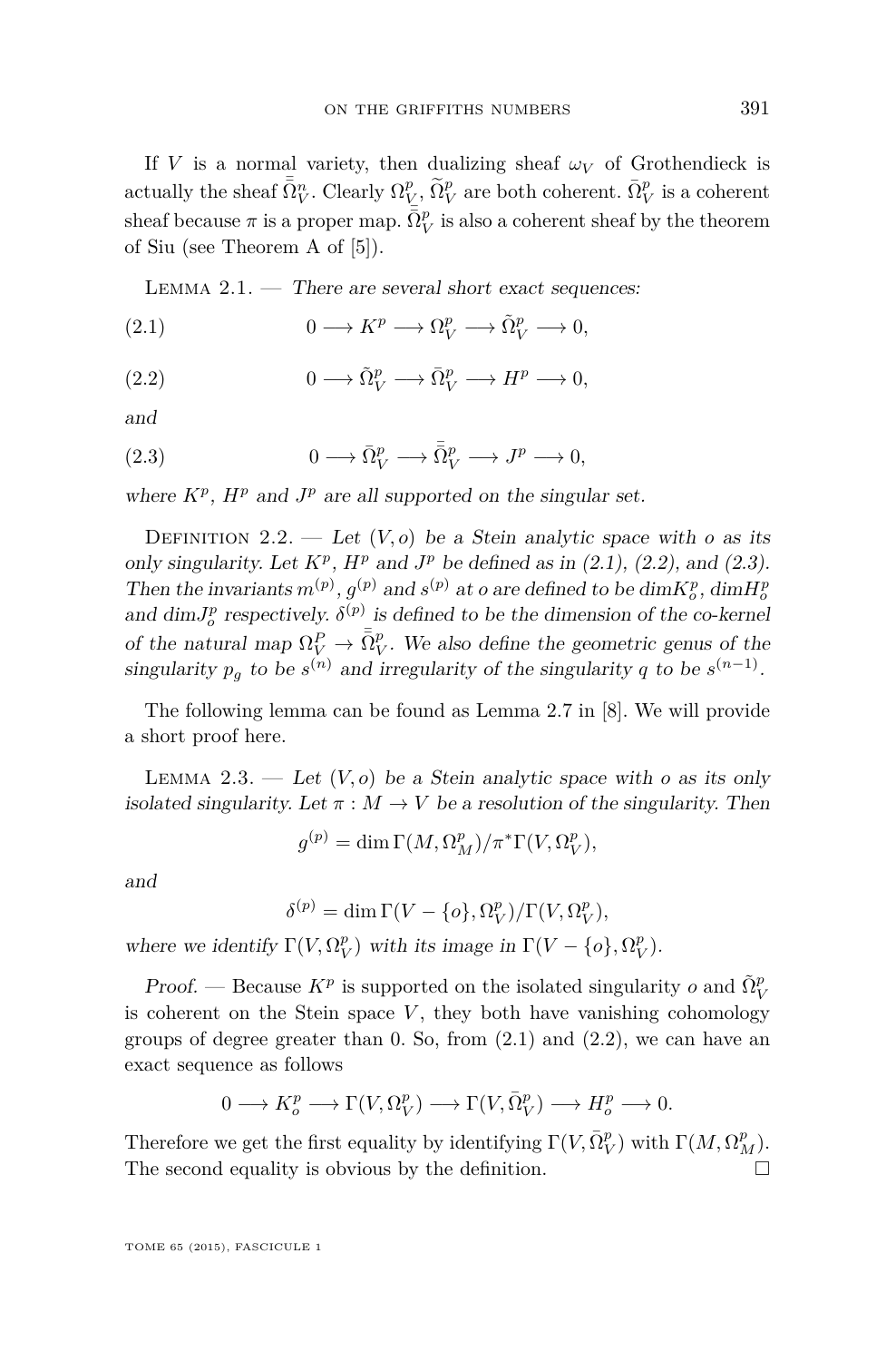#### **3. Inequalities for invariants of singularities**

<span id="page-4-0"></span>We will show that Yau's conjecture mentioned in the first section is not true in general.

THEOREM  $3.1.$  — Let  $(V, o)$  be an isolated rigid Gorenstein singularity of dimension  $n \geqslant 3$ . Then  $(V, o)$  does not satisfy the above two inequalities.

Proof. — From the exact sequences in Lemma [2.1](#page-3-0) one immediately concludes the inclusions of finite dimensional vector spaces

$$
\tilde{\Omega}_V^p\subset \bar{\Omega}_V^p\subset \bar{\bar{\Omega}}_V^p
$$

from which the equality  $\delta^{(p)} = g^{(p)} + s^{(p)}$  immediately follows (see Lemma 1.3 in [\[7\]](#page-6-0)).

A rigid Gorenstein singularity has  $\delta^{(n-1)} = 0$  (*cf.* Theorem 4.6 in [\[7\]](#page-6-0)) from which it follows that  $g^{(n-1)} = 0$ . Hence a rigid Gorenstein singularity provides a counterexample to the conjectures that  $g^{(n-1)} \geq n-1$  and  $\delta^{(n-1)} \geqslant p_g + n - 1.$ 

Remark 3.2. — The isolated rigid Gorenstein singularities of dimension  $n \geqslant 3$  do exist. For example, the existence of an isolated Gorenstein finite quotient singularity of dimension  $n \geqslant 3$  is given by [\[3\]](#page-6-0), [\[9\]](#page-7-0) or [\[1\]](#page-6-0). From Theorem 3 in [\[4\]](#page-6-0), such singularity is rigid.

Next, we are going to show that the inequality (3.4) holds for irregular singularities.

DEFINITION  $3.3. - A$  normal isolated singularity is called regular if the irregularity  $q = 0$ . Otherwise, it is called irregular.

THEOREM 3.4.  $\qquad \qquad Let \ (V, o)$  be a normal isolated irregular singularity of dimension  $n \geqslant 2$ . Then

$$
g^{(n-1)} \geqslant n-1.
$$

Proof. — We will improve the methods used in Yau's paper ([\[7\]](#page-6-0) Theorem 3.1) to estimate the lower bound of  $g^{(n-1)}$ . Let  $\pi : (M, A) \to (V, 0)$ be a resolution of the singularity with  $A = \bigcup_{i=1}^{s} A_i$  as the exceptional set, where each  $A_i$  is an irreducible component. We can assume without loss of generality that the exceptional set *A* is a divisor in *M* with normal crossings. Embed  $(V, o)$  into  $(\mathbb{C}^m, 0)$  whose coordinate functions are supposed to be  $z_1, \dots, z_m$ . Since the singularity is irregular, we know that

$$
q = \dim \Gamma(M \setminus A, \Omega_M^{n-1}) / \Gamma(M, \Omega_M^{n-1}) > 0.
$$

ANNALES DE L'INSTITUT FOURIER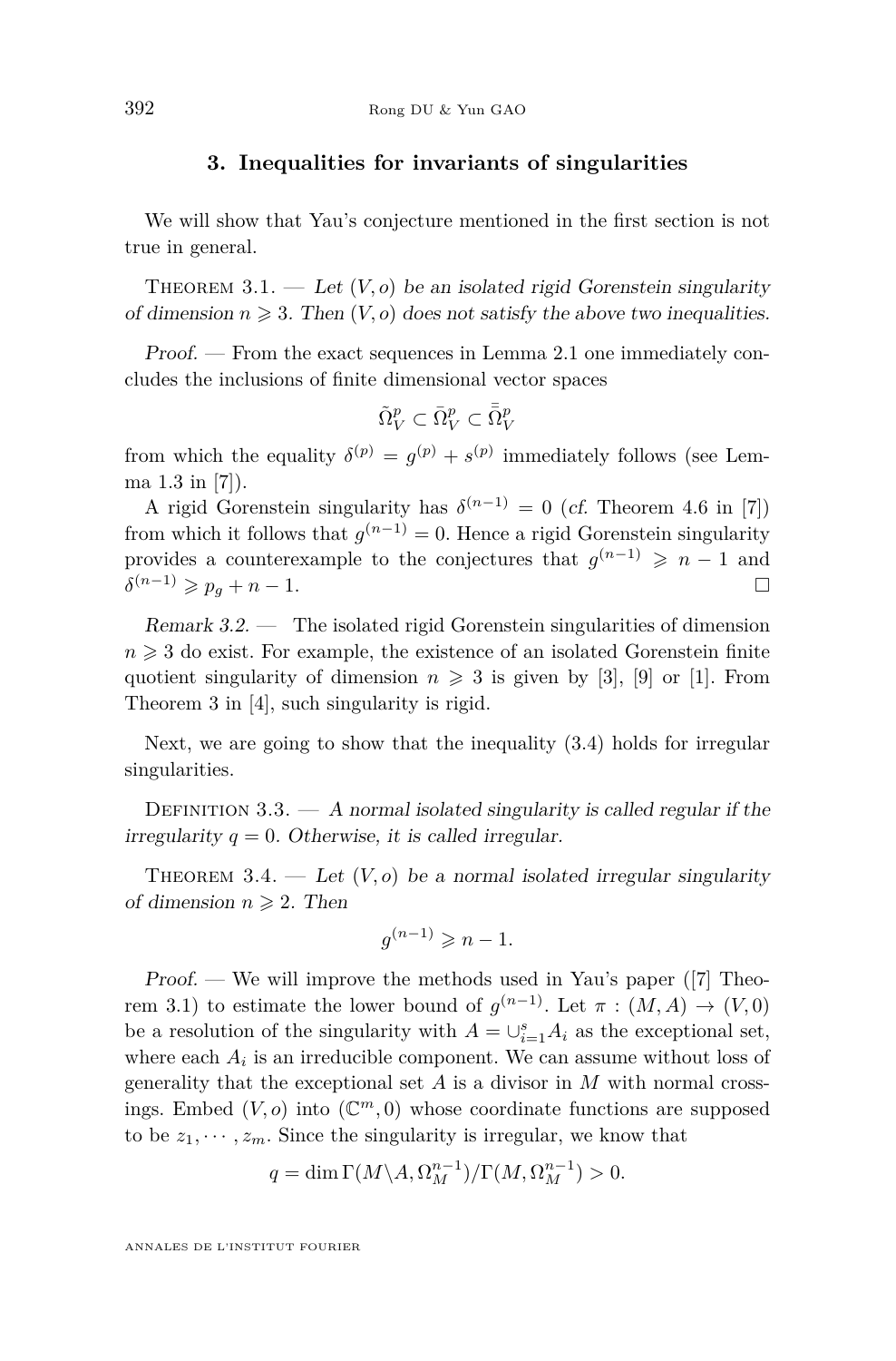<span id="page-5-0"></span>So there exists a holomorphic  $(n-1)$ -form  $\omega_0$  on  $M\ A$  that can not be extended across *A*, i.e.,  $\omega_0 \in \Gamma(M \setminus A, \Omega_M^{n-1}) \setminus \Gamma(M, \Omega_M^{n-1})$ , which means that  $\omega_0$  must have poles along some irreducible component  $A_1$  of  $A$ . Suppose  $\omega_1$  has the lowest order of poles along  $A_1$  among all  $\omega \in \Gamma(M \backslash A)$ ,  $\Omega_M^{n-1}$ )\ $\Gamma(M, \Omega_M^{n-1})$ . Then  $\pi^*(z_j)\omega_1$  is holomorphic along  $A_1$  for all  $j, 1 \leq j$  $j \leq m$ . Otherwise, it contracts to the assumption. If  $\pi^*(z_j)\omega_1 \notin \Gamma(M, \Omega_M^{n-1})$ for some  $j$ , it must have poles along another irreducible component  $A_2$  of *A*. Suppose  $\omega_2 \in \Gamma(M \setminus A, \Omega_M^{n-1})$  is holomorphic along  $A_1$  and has the lowest order of poles along  $A_2$ . Then  $\pi^*(z_j)\omega_2$  must be holomorphic along  $A_1$  and  $A_2$ , for all  $j, 1 \leq j \leq m$ . Similarly, we can continue such kind of steps to generate  $\omega_3$ ,  $\omega_4$ ,  $\cdots$  if it is available. Since the number of irreducible components of *A* is finite, by induction, there exists a non-empty set  $W_k = \{\omega \in \Gamma(M \setminus A, \Omega_M^{n-1}) \setminus \Gamma(M, \Omega_M^{n-1}) : \omega \text{ has poles along some ir-}$ reducible component  $A_k$  and holomorphic along  $A_1, \ldots, A_{k-1}$  such that  $\pi^*(z_j)\omega \in \Gamma(M, \Omega_M^{n-1})$  for all  $j, 1 \leqslant j \leqslant m$ .

Suppose  $\omega_k \in W_k$ . We will separate our argument into two parts according to the order of poles of  $\omega_k$ .

• The order of poles of  $\omega_k$  is greater than 1 along some exceptional component *Ak*:

Choose a point *b* in  $A_k$  which is a smooth point of  $A$ . Let  $(x_1, x_2,$  $\cdots$ ,  $x_n$ ) be a coordinate system centered at *b* such that  $A_k$  is given locally by  $x_1 = 0$  at *b*. Take the power series expansion of  $\pi^*(z_j)$ around *b*:

(3.1) 
$$
\pi^*(z_j) \stackrel{\circ}{=} x_1^{r_j} f_j, 1 \leqslant j \leqslant m,
$$

where  $f_j$  is a holomorphic function such that  $f_j(0, x_2, \dots, x_n) \neq 0$ and " $\stackrel{\sim}{=}$ " means local equality around *b*. Without loss of generality, we may assume  $r_1 = min\{r_1, \ldots, r_m\}$ . It is easy to see that the holomorphic  $(n-1)$ -form

)

(3.2) 
$$
d\pi^*(z_{i_1}) \wedge d\pi^*(z_{i_2}) \wedge \cdots \wedge d\pi^*(z_{i_{n-1}})
$$

has vanishing order at least  $(n-1)r_1 - 1$  along  $A_k$ . So the vanishing orders of the  $(n-1)$ -form  $(\pi^*(z_1))^j \omega_k$ ,  $1 \leq j \leq n-1$ , along  $A_k$ are at most  $(n-1)r_1-2$ . These  $(n-1)$ -forms cannot be the linear combinations of  $(3.2)$ . Therefore we have produced at least  $n-1$ holomorphic  $(n-1)$ -forms on *M* which are not obtained by pulling back of holomorphic  $(n-1)$ -forms on *V*.

• The maximal order of poles of  $\omega_k$  is equal to 1: Because

$$
H^{0}(M, \Omega_{M}^{n-1}) = H^{0}(M, \Omega_{M}^{n-1}(\log A))
$$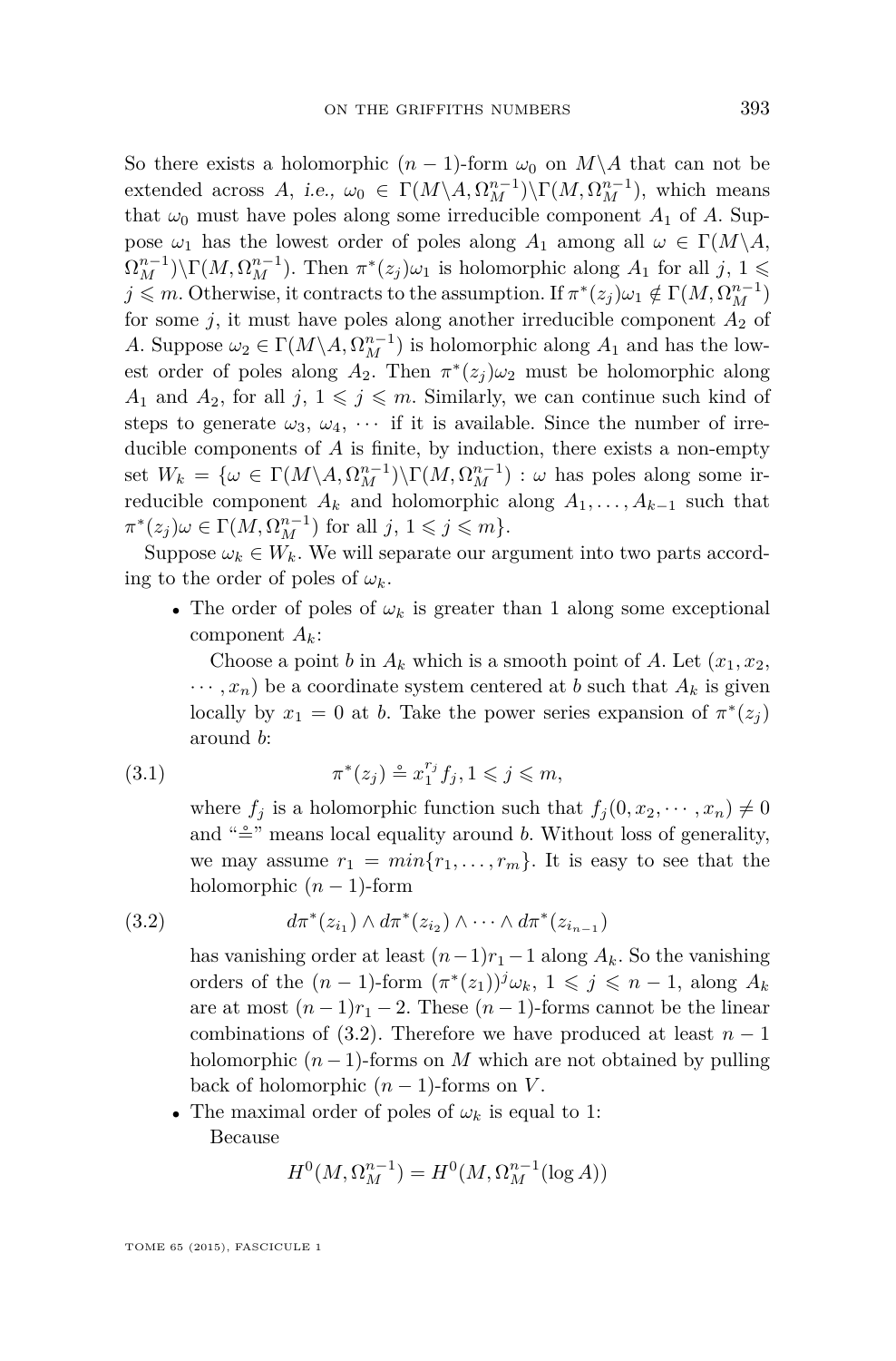<span id="page-6-0"></span>from Theorem 1.3 in [6], there exists an exceptional component *A<sup>k</sup>* such that the local expression of  $\omega_k$  around some smooth point *b*<sup>*'*</sup> on *A* contains a summand of the form

$$
x_1^{-1}gdx_2\wedge dx_3\wedge\cdots\wedge dx_n,
$$

where *g* is a holomorphic function such that  $g(0, x_2, \dots, x_n) \neq 0$ and  $(x_1, x_2, \dots, x_n)$  is a coordinate system centered at *b*' such that  $A_k$  is given locally by  $x_1 = 0$  at *b*'. Similarly, if we express  $\pi^*(z_j)$ , where  $1 \leq j \leq m$ , locally as [\(3.1\)](#page-5-0) and still assume  $r_1 =$  $min\{r_1, \ldots, r_m\}$ , then the coefficient before  $dx_2 \wedge dx_3 \wedge \cdots \wedge dx_n$  in the expression of [\(3.2\)](#page-5-0) has vanishing order of  $x_1$  at least  $(n-1)r_1$ . However the coefficient before  $dx_2 \wedge dx_3 \wedge \cdots \wedge dx_n$  in the expression of the  $(n-1)$ -form  $(\pi^*(z_1))<sup>j</sup>\omega_k$ ,  $1 \leq j \leq n-1$ , has vanishing order of  $x_1$  at most  $(n-1)r_1 - 1$ . These  $(n-1)$ -forms cannot be the linear combinations of [\(3.2\)](#page-5-0). Therefore we also have produced at least  $n-1$  holomorphic  $(n-1)$ -forms on *M* which are not obtained by pulling back of holomorphic  $(n-1)$ -forms on *V*.

Acknowledgements. The first author would like to thank S.S.-T. Yau for useful discussions. The first author would also like thank N. Mok for supporting his research when he was in the University of Hong Kong. Finally, both authors heartily thank the referees for their invaluable suggestions and comments. In particular, both authors are grateful to the referee who helped them to shorten the proof of Theorem [3.1.](#page-4-0)

#### BIBLIOGRAPHY

- [1] R. E. Anno, "Four-dimensional terminal Gorenstein quotient singularities", Mat. Zametki **73** (2003), no. 6, p. 813-820.
- [2] P. A. Griffiths, "Variations on a theorem of Abel", Invent. Math. **35** (1976), p. 321- 390.
- [3] G. A. Miller, H. F. Blichfeldt & L. E. Dickson, Theory and applications of finite groups, Dover Publications, Inc., New York, 1961, xvii+390 pages.
- [4] M. Schlessinger, "Rigidity of quotient singularities", Invent. Math. **14** (1971), p. 17- 26.
- [5] Y.-t. Siu, "Analytic sheaves of local cohomology", Trans. Amer. Math. Soc. **148** (1970), p. 347-366.
- [6] D. van Straten & J. Steenbrink, "Extendability of holomorphic differential forms near isolated hypersurface singularities", Abh. Math. Sem. Univ. Hamburg **55** (1985), p. 97-110.
- [7] S. S. T. YAU, "Existence of  $L^2$ -integrable holomorphic forms and lower estimates of *T* 1 *V* ", Duke Math. J. **48** (1981), no. 3, p. 537-547.

 $\Box$